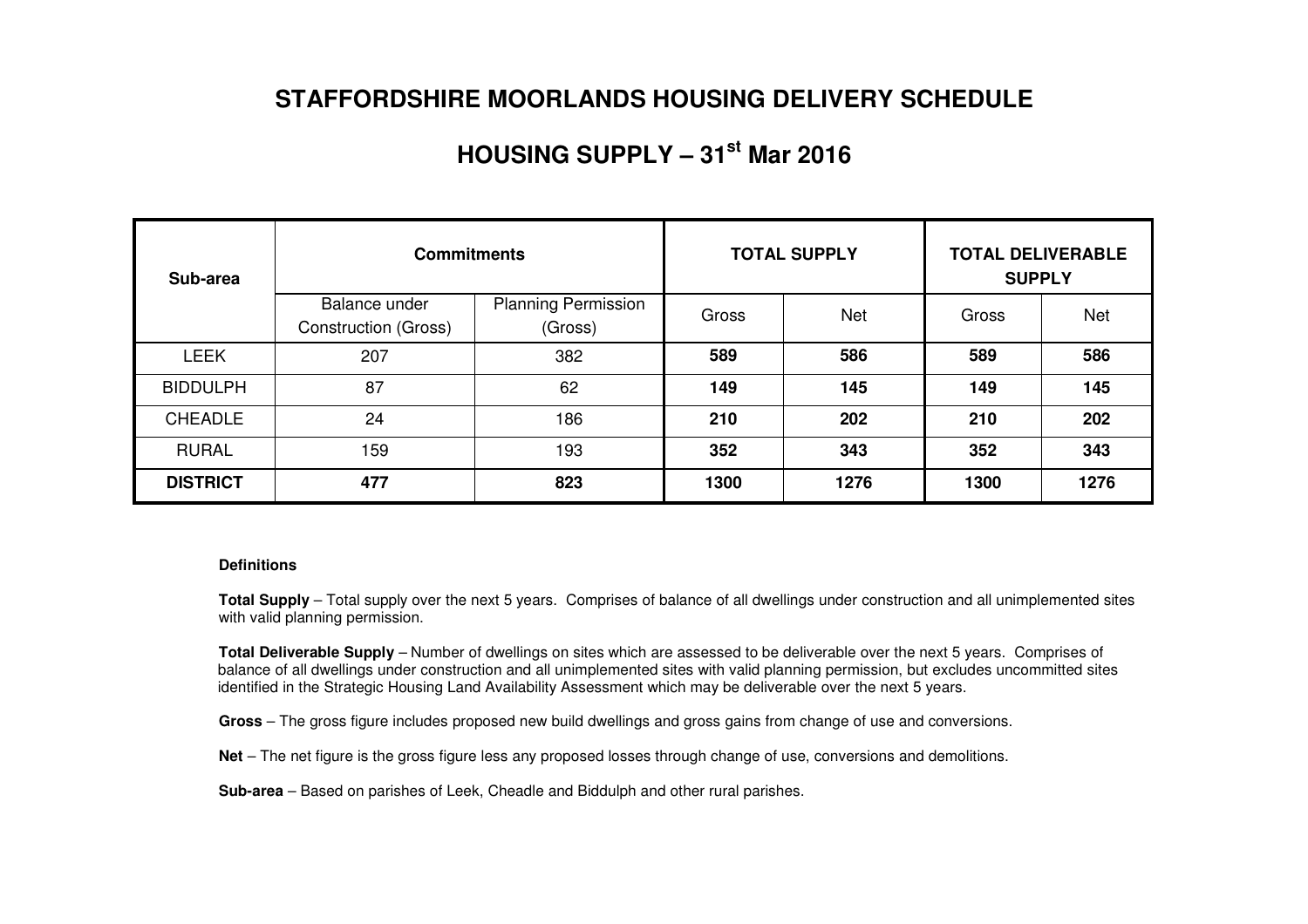## **HOUSING COMPLETIONS – 31st March 2016**

| Sub-area        |       | Completions<br>2006/7 | Completions<br>2007/8 |     | Completions<br>2008/9 |     | Completions<br>2009/10 |        | Completions<br>2010/11 |                | Completions<br>2011/12 |            | Completions<br>2012/13 |            |
|-----------------|-------|-----------------------|-----------------------|-----|-----------------------|-----|------------------------|--------|------------------------|----------------|------------------------|------------|------------------------|------------|
|                 | Gross | Net                   | Gross                 | Net | Gross                 | Net | Gross                  | Net    | Gross                  | <b>Net</b>     | Gross                  | <b>Net</b> | Gross                  | <b>Net</b> |
| <b>LEEK</b>     | 77    | 77                    | 106                   | 105 | 64                    | 62  | 76                     | 75     | 50                     | 48             | 34                     | 17         | 41                     | 41         |
| <b>BIDDULPH</b> | 40    | 40                    | 44                    | 41  | 18                    | 17  | 7                      | $-4$ * | 8                      | 8              |                        | ⇁          | 6                      | 6          |
| <b>CHEADLE</b>  | 9     | 9                     | 20                    | 20  | 27                    | 26  | 47                     | 46     | 5                      | $\overline{2}$ |                        |            | 37                     | 37         |
| <b>RURAL</b>    | 134   | 134                   | 95                    | 95  | 134                   | 131 | 69                     | 68     | 53                     | 52             | 34                     | 33         | 12                     | 12         |
| <b>DISTRICT</b> | 260   | 260                   | 265                   | 261 | 243                   | 236 | 199                    | 185    | 116                    | 110            | 76                     | 58         | 96                     | 96         |

**Notes - \* 11 losses in the year \*\*37 losses in the year** 

| Sub-area        | Completions<br>2013/14 |            | Completions<br>2014/15 |     | Completions 2015/16 |            | <b>Total Completions</b> |      |  |
|-----------------|------------------------|------------|------------------------|-----|---------------------|------------|--------------------------|------|--|
|                 | Gross                  | <b>Net</b> | Gross                  | Net | Gross               | <b>Net</b> | Gross                    | Net  |  |
| <b>LEEK</b>     | 15                     | $-22**$    | 174                    | 149 | 29                  | 29         | 666                      | 581  |  |
| <b>BIDDULPH</b> | 78                     | 71         | 61                     | 60  | 28                  | 28         | 297                      | 274  |  |
| <b>CHEADLE</b>  | 3                      | 3          | 32                     | 31  | 11                  | 10         | 192                      | 185  |  |
| <b>RURAL</b>    | 28                     | 26         | 40                     | 38  | 32                  | 32         | 631                      | 621  |  |
| <b>DISTRICT</b> | 124                    | 78         | 307                    | 278 | 100                 | 99         | 1786                     | 1661 |  |